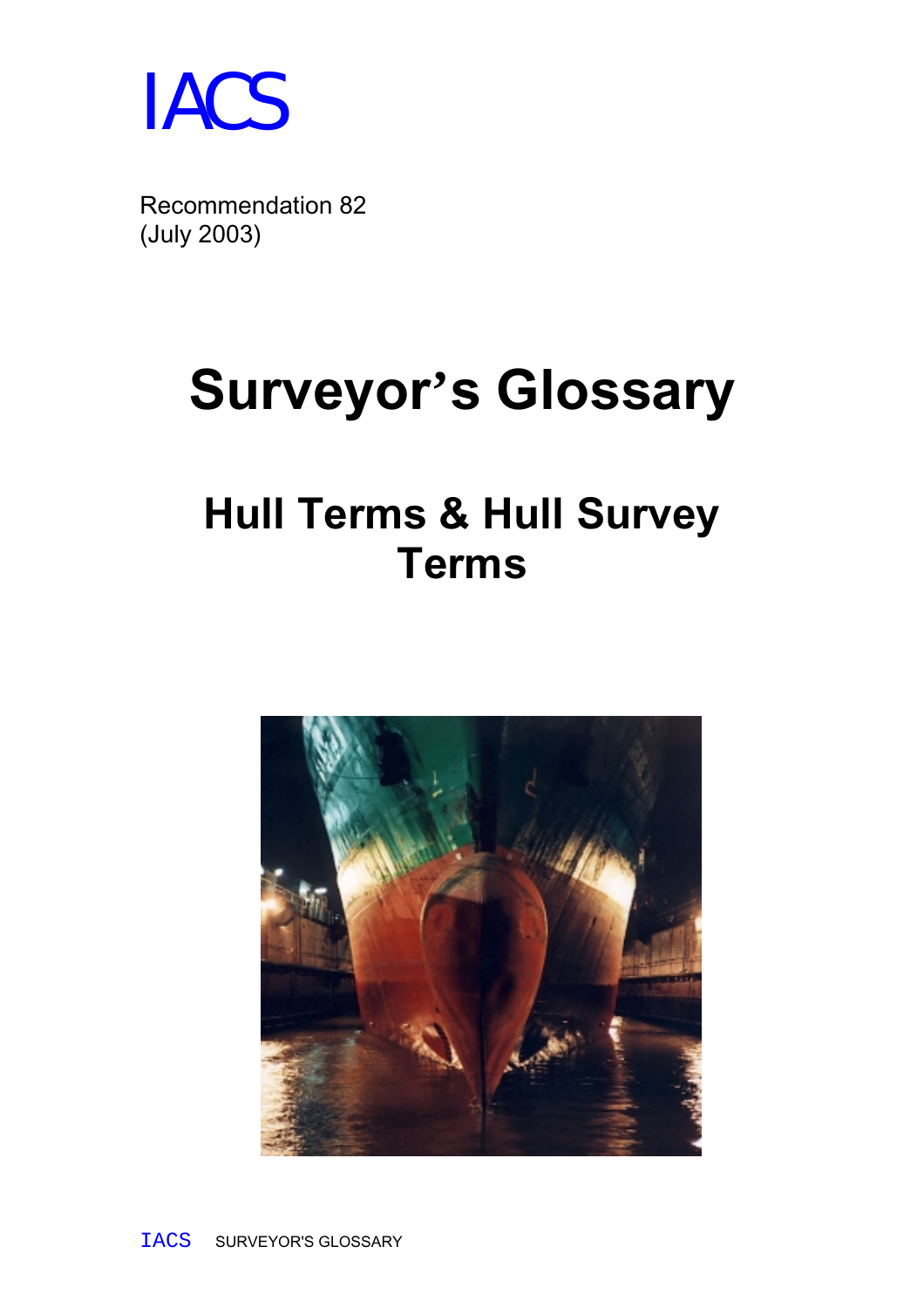#### **© IACS - the International Association of Classification Societies and the International Association of Classification Societies Limited 2003**

All rights reserved.

Except as permitted under current English legislation no part of this work may be photocopied, stored in a retrieval system, published, performed in public, adapted, broadcast, transmitted, recorded or reproduced in any form or by means, without prior permission of the copyright owner.

Where IACS has granted written permission for any part of this publication to be quoted such quotation must include acknowledgement to IACS.

Enquiries should be addressed to the Permanent Secretary, International Association of Classification Societies Ltd, 5 Old Queen Street London, SW1H 9JA

Telephone: +44 (0)20 7976 0660 Fax: +44 (0)20 7976 0440 Email: Permsec@iacs.org.uk

In respect of this 'Surveyor's Glossary', permission is hereby granted for use, as above.

#### **Terms and Conditions**

The International Association of Classification Societies (IACS), its Member Societies and IACS Ltd. and their directors, officers, members, employees and agents (on behalf of whom this notice is issued) shall be under no liability or responsibility in contract or negligence or otherwise howsoever to any person in respect of any information or advice expressly or impliedly given in this document, or in respect of any inaccuracy herein or omission herefrom or in respect of any act or omission which has caused or contributed to this document being issued with the information or advice it contains (if any).

Without derogating from the generality of the foregoing, neither the International Association of Classification Societies (IACS) nor IACS Ltd. nor its Member Societies nor their directors, officers, members, employees or agents shall be liable in contract or negligence or otherwise howsoever for any direct, indirect or consequential loss to any person caused by or arising from any information, advice, inaccuracy or omission given or contained herein or any act or omission causing or contributing to any such information, advice, inaccuracy or omission given or contained herein.

Any dispute concerning the provision of material herein is subject to the exclusive jurisdiction of the English courts and will be governed by English Law.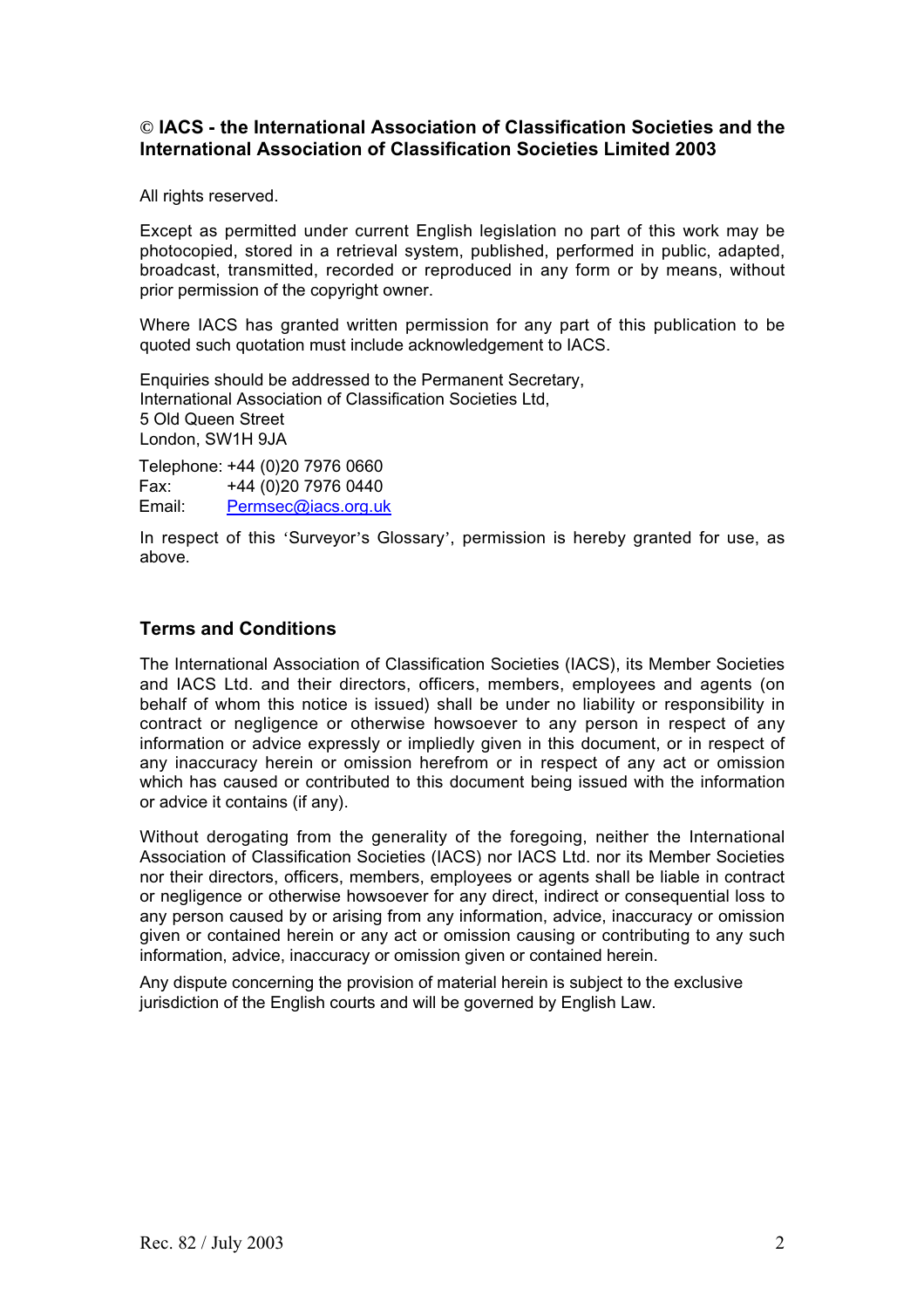## **1. Introduction**

This Surveyor's Glossary of Hull Terms is intended as a guide to improve the standardization of survey reporting. It is recommended that the listed terms for hull structural elements are used throughout report narratives.

The Glossary also includes definitions of common hull survey terms that are applicable for surveys of hull structures and reporting.

All parties involved in the review of classification survey reports should have this Glossary available to assist with correct interpretation of the report narratives.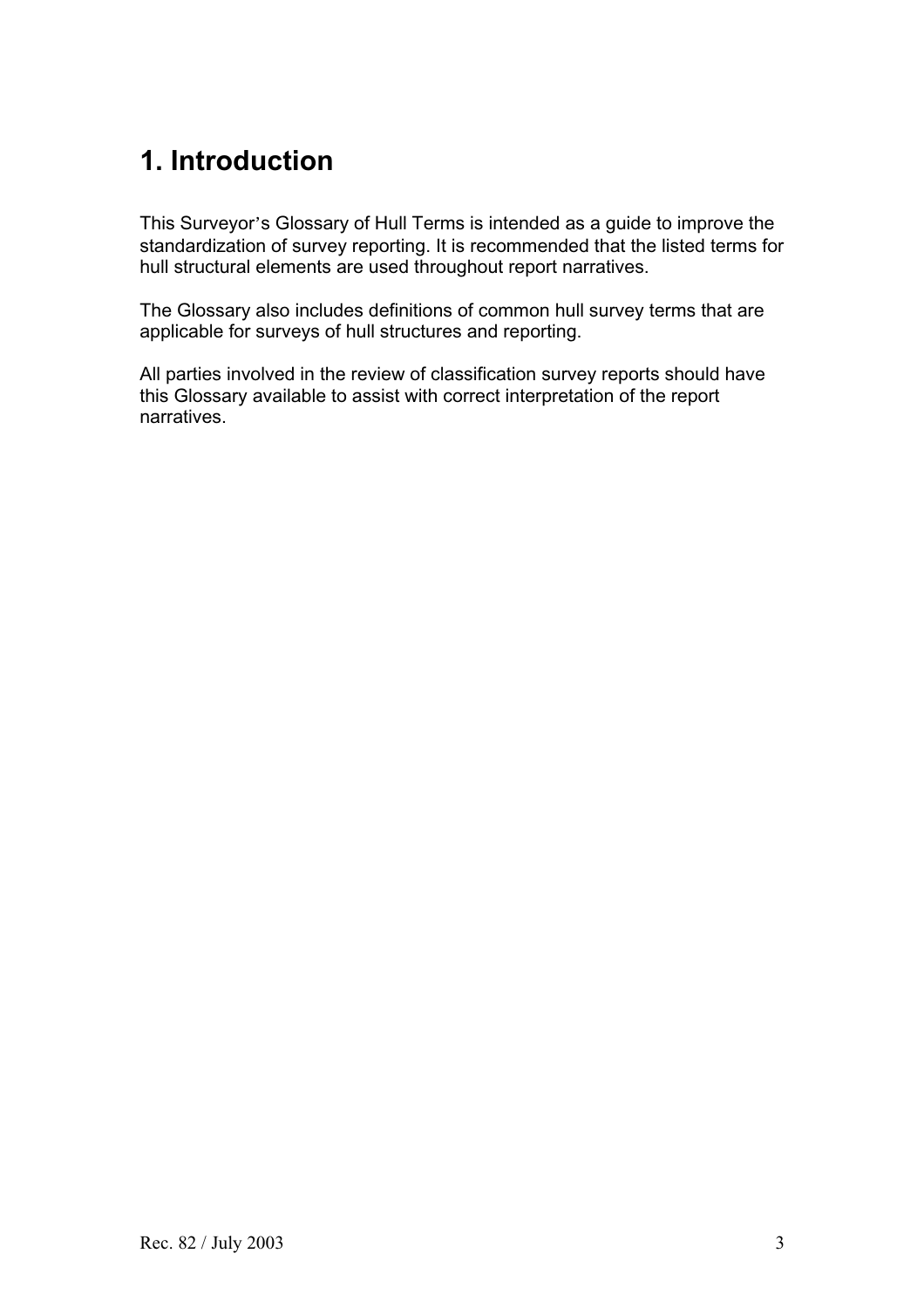### **2. Hull Terms**

#### **2.1 General**

**Accommodation Ladder** is a portable set of steps on a ship's side for people boarding from small boats or from a pier.

**Aft Peak Bulkhead** is a term applied to the first main transverse watertight bulkhead forward of the stern. The aft peak tank is the compartment in the narrow part of the stern aft of this last watertight bulkhead.

**Bay** is the area between adjacent transverse frames or transverse bulkheads.

**Bilge Keel** is a piece of plate set perpendicular to a ship's shell along her bilges for about one third her length to reduce rolling.

**Bilge Strake** is the strake at the turn of bilge extending outward to a point where the side rises vertically.

**Breast Hook** is a triangular plate bracket joining port and starboard side structural members at the stem.

**Bulkhead Deck** is the uppermost continuous deck to which transverse watertight bulkheads and shell are carried.

**Bulkhead Structure** is the transverse or longitudinal bulkhead plating with stiffeners and girders.

**Bulwark** is the vertical plating immediately above the upper edge of the ship's side surrounding the exposed deck(s).

**Cargo Area** or **Cargo Length Area** is that part of the ship that contains cargo holds and cargo / slop tanks and adjacent areas including ballast tanks, fuel tanks, cofferdams, void spaces and also including deck areas throughout the entire length and breadth of the part of the ship over the mentioned spaces.

**Cargo Hold Bulkhead** is a boundary bulkhead separating cargo holds.

**Cargo Port** is a door or port in a ship's side for the loading or discharge of cargo or stores. Also called side port.

**Carlings** are supports usually of flat plate, welded in a fore and aft direction between transverse deck beams to prevent distortion of the plating.

**Casing** is the covering or bulkhead around or about any space for protection.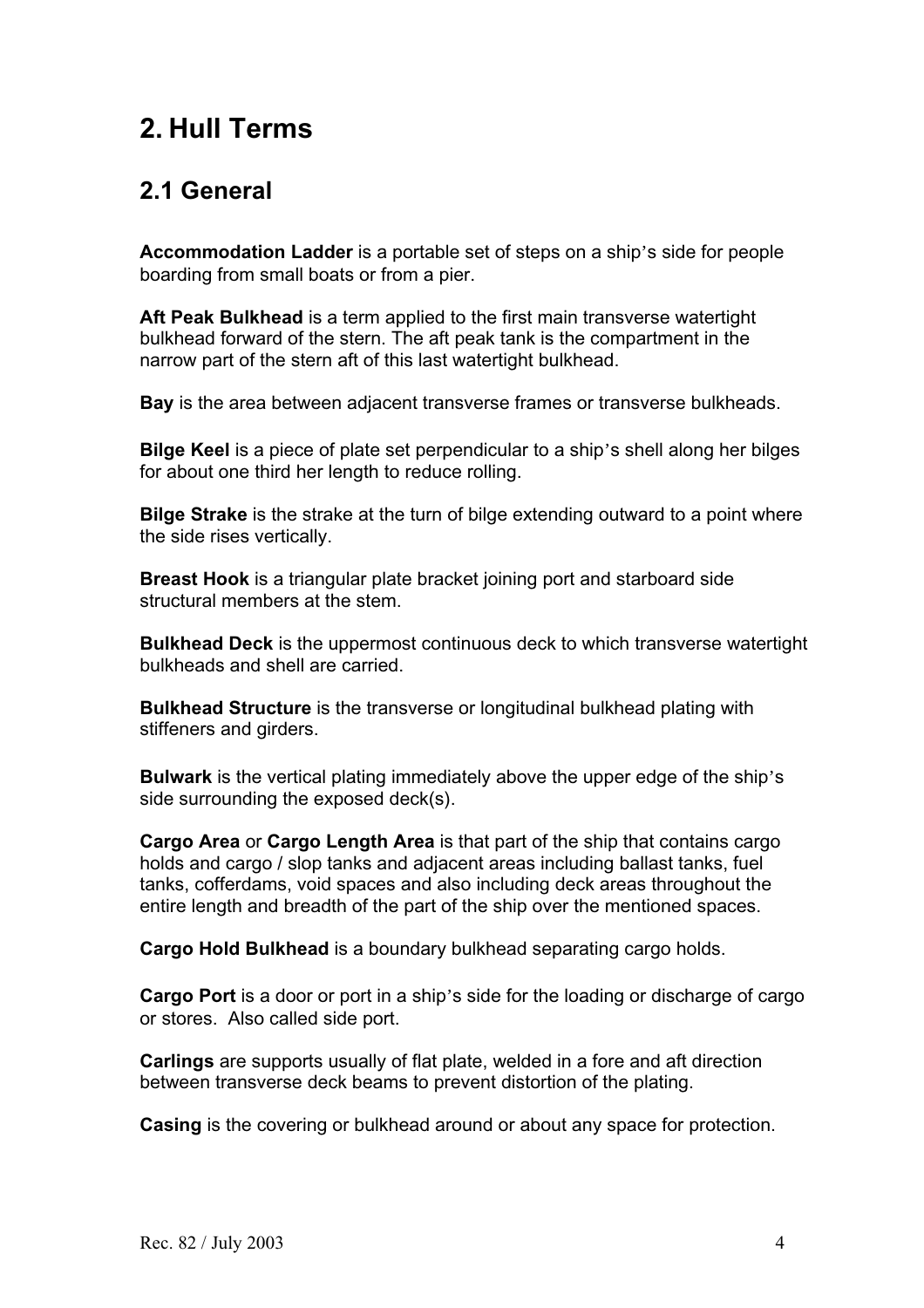**Ceilings** is wood sheathing or planking fitted on various parts of the ship such as tank tops, ship's sides and bulkheads to protect the ship's structure from damage and also used to protect the cargo from damage.

**Coaming** is the vertical boundary structure of a hatch or skylight.

**Cofferdams** are spaces between two bulkheads or decks primarily designed as a safeguard against leakage of oil from one compartment to another.

**Collision Bulkhead** is the foremost main transverse watertight bulkhead.

**Companion Way** is a weathertight entrance leading from a ship's deck to spaces below.

**Confined Space** is a space identified by one of the following characteristics: limited openings for entry and exit, unfavorable natural ventilation or not designed for continuous worker occupancy.

**Cross Deck** is the area between cargo hatches.

**Cross Ties** are used to support the longitudinal bulkheads of oil tankers against hydrostatic and hydrodynamic loads.

**Dead Covers** are plates of bronze or steel working on a hinge serving to protect the glass port light in heavy weather. Also called dead light.

**Deck House** is a structure on the freeboard or superstructure deck not extending from side to side of the ship.

**Deck Structure** is the deck plating with stiffeners, girders and supporting pillars.

**Deep Tank** is a tank extending from the bottom or inner bottom up to or higher than the lowest deck.

**Discharges** are any piping leading through the ship's sides for conveying bilge water, circulating water, drains etc. Also called Overboard Discharge.

**Double Bottom Structure** is the shell plating with stiffeners below the top of the inner bottom and other elements below and including the inner bottom plating.

**Duct Keel** is a keel built of plates in box form extending the length of the cargo hold. It is used to house ballast and other piping leading forward which otherwise would have to run through the cargo holds.

**Enclosed Superstructure** is the superstructure with bulkheads forward and/or aft fitted with weather-tight doors and closing appliances.

**Equipment Number** is used by classification societies mainly to determine the size and number of anchors and chain cables for a new ship.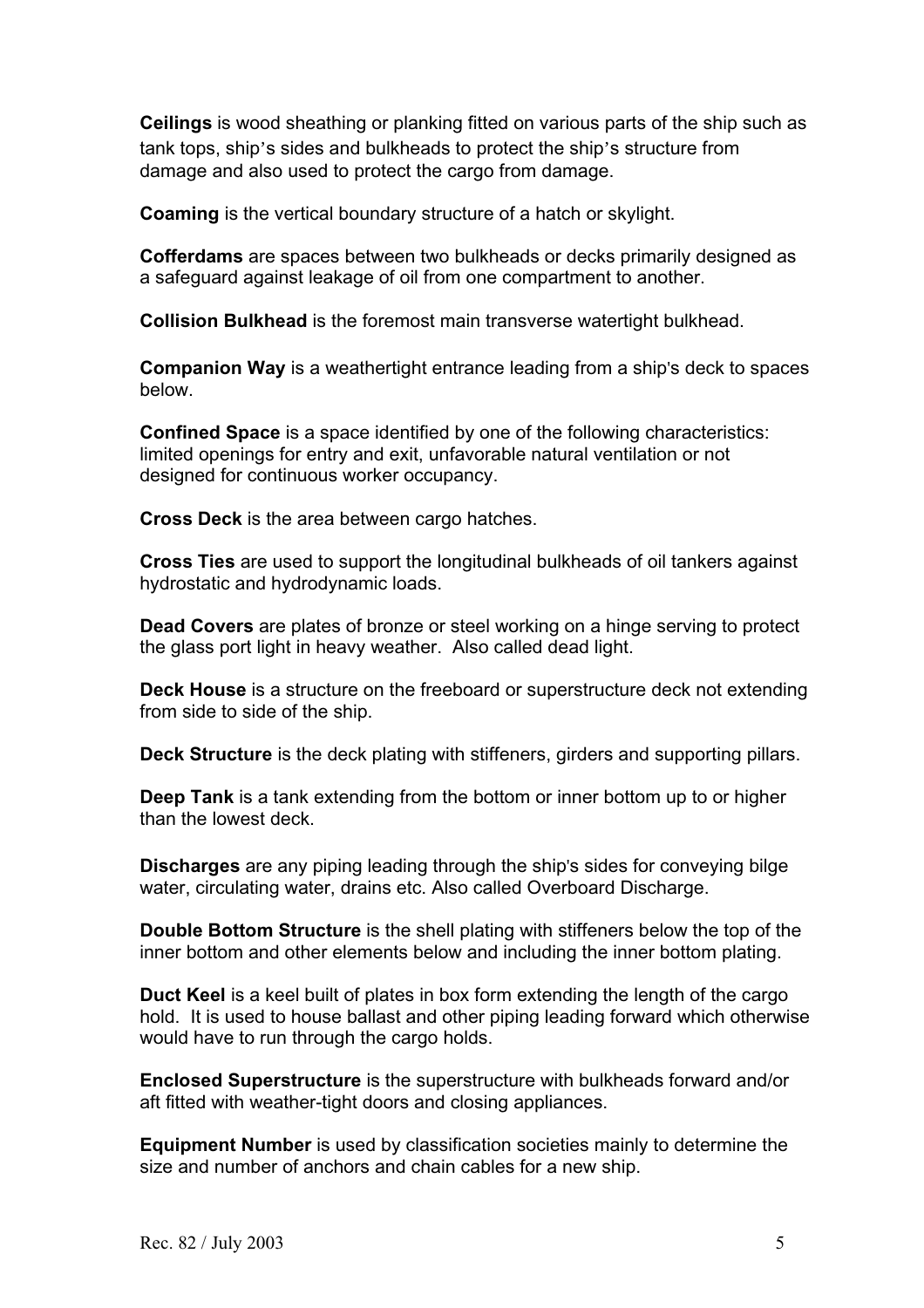**Floor** is a bottom transverse member.

**Flush Deck Ship** is a ship that has no superstructure on the freeboard deck.

**Forecastle** is a short superstructure situated at the bow.

**Forepeak** is the area of the ship forward of the collision bulkhead.

**Freeboard Deck** is normally the uppermost complete deck exposed to weather and sea, which has permanent means of closing all exposed openings.

**Freeing Port** is an opening in the bulwarks to allow water shipped on deck to run freely overboard.

**Gangway** is the raised walkway between superstructure such as between forecastle and bridge or between bridge and poop.

**Girder** is a collective term for primary supporting structural members.

**Gunwale** is the upper edge of the ship's sides.

**Gusset** is a triangular plate, usually fitted to distribute forces at a strength connection between two structural members.

**Hatch Coaming** is the vertical plating built around the hatchways to prevent water from entering the hold; and to serve as a framework for the hatch covers.

**Hatch Covers** are wooden or steel covers fitted over a hatchway to prevent the ingress of water into the ship s hold and may also be the supporting structure for deck cargo.

**Hatch Ways** are openings, generally rectangular, in a ship's deck affording access into the compartment below. Also called hatches.

**Hopper Side Tanks** are tanks used for ballast or for stability when carrying certain cargoes in bulk carriers. Also referred to as topside wing ballast tanks and bottom hopper tanks.

**Independent Tank** is a self-supporting tank.

**Keel** is the main structural member or backbone of a ship running longitudinal along centerline of bottom. Usually a flat plate stiffened by a vertical plate on its centerline inside the shell.

**Margin Plate** is the outboard strake of the inner bottom and when turned down at the bilge the margin plate (or girder) forms the outer boundary of the double bottom.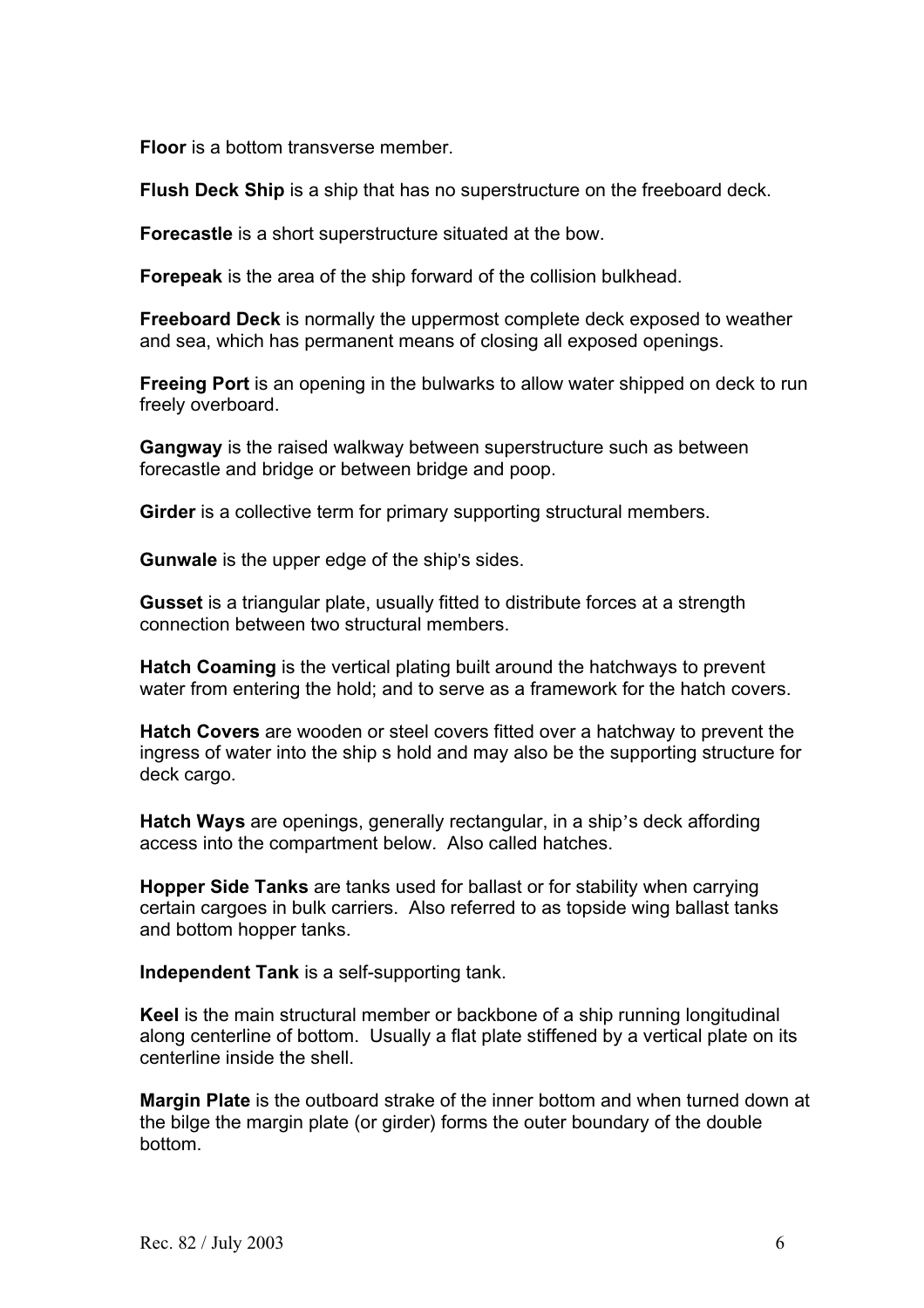**Midship Section** is the cross section through the ship, midway between the forward and after perpendiculars.

**Pipe Tunnel** is the void space running in the midships fore and aft lines between the inner bottom and shell plating forming a protective space for bilge, ballast and other lines extending from the engine room to the holds.

**Poop** is the space below an enclosed superstructure at the extreme aft end of a ship.

**Poop Deck** is the first deck above the shelter deck at aft end of a ship.

**Port Light** is another term for side light or side scuttle.

**Reduced Scantlings** are scantlings that are allowed to be reduced because approved corrosion control arrangements have been applied.

**Representative Spaces** is those which are expected to reflect the condition of other spaces of similar type and service and with similar corrosion prevention systems.

**Scupper** is any opening for carrying off water from a deck, either directly or through piping.

**Scuttle** is a small opening in a deck or elsewhere, usually fitted with a cover or lid or a door for access to a compartment.

**Shedder Plates** are slanted plates fitted in dry cargo holds to prevent undesired pockets of cargo. The term is also commonly applied to slanted plates that are fitted to improve the structural stability of corrugated bulkheads and framing members.

**Sheer Strake** is the top strake of a ship's side shell plating.

**Single Bottom Structure** is the shell plating with stiffeners and girders below the upper turn of bilge.

**Skylight.** A deck opening fitted with or without glass port light and serving as a ventilator for engine room, quarters, etc.

**Spaces** are separate compartments including holds and tanks.

**Stay** is a term for bulwarks and hatch coaming brackets.

**Stem** is the piece of bar or plating at which a ship's outside plating terminates at her forward end.

**Stern Frame** is the heavy strength member in single or triple screw ships, combining the rudder post.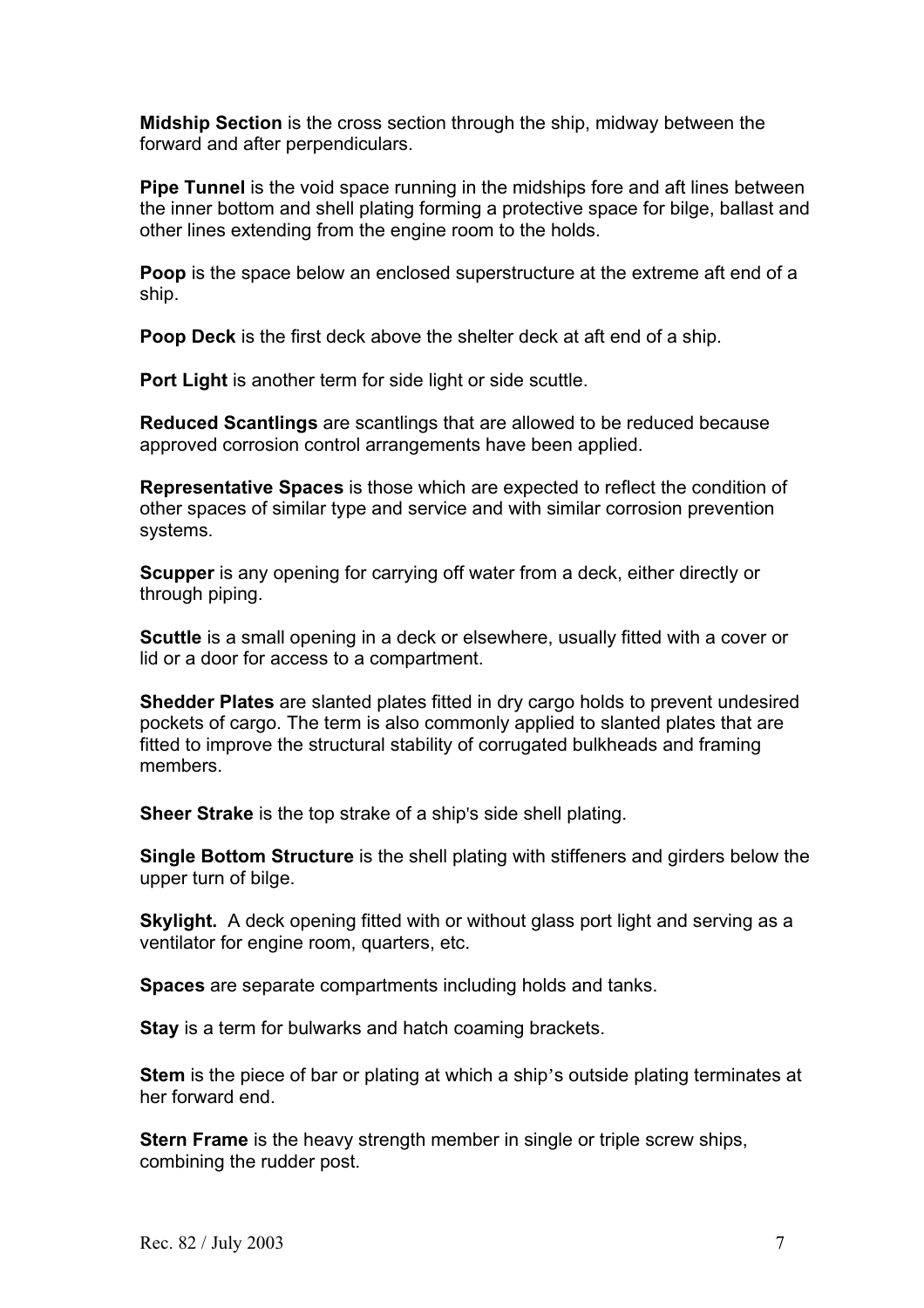**Stiffener** is a collective term for secondary supporting structural members.

**Stool** is a structure supporting cargo hold and tank bulkheads.

**Strake** is a course, or row, of shell, deck, bulkhead, or other plating.

**Strength Deck** is normally the uppermost continuous deck. After special consideration of its effectiveness, another deck may be defined as strength deck.

**Stringer Plate** is the outside strake of deck plating.

**Superstructure** is a decked structure on the freeboard deck extending for at least 92% of the breadth of the ship.

**Suspect Areas** are locations showing substantial corrosion and/or which are considered by the Surveyor to be prone to rapid wastage.

**Tank Bulkhead** is a boundary bulkhead in a tank for liquid cargo, ballast or bunkers.

**Topside Wing Ballast** tanks are ballast tanks in bulk carriers that normally stretch along the length of the ship's side and occupy the upper corners of the cargo hold.

**Tween Decks** is an abbreviation of between decks, placed between the upper deck and the tank top in the cargo holds.

**Void** is an enclosed empty space in a ship.

**Wash Bulkhead** is a perforated or partial bulkhead in a tank.

**Watertight Bulkhead** is a collective term for transverse bulkheads required for subdivision of the hull into watertight compartments.

**Wind and Water Strakes** are the strakes of a ship's side shell plating between the ballast and deepest load waterline.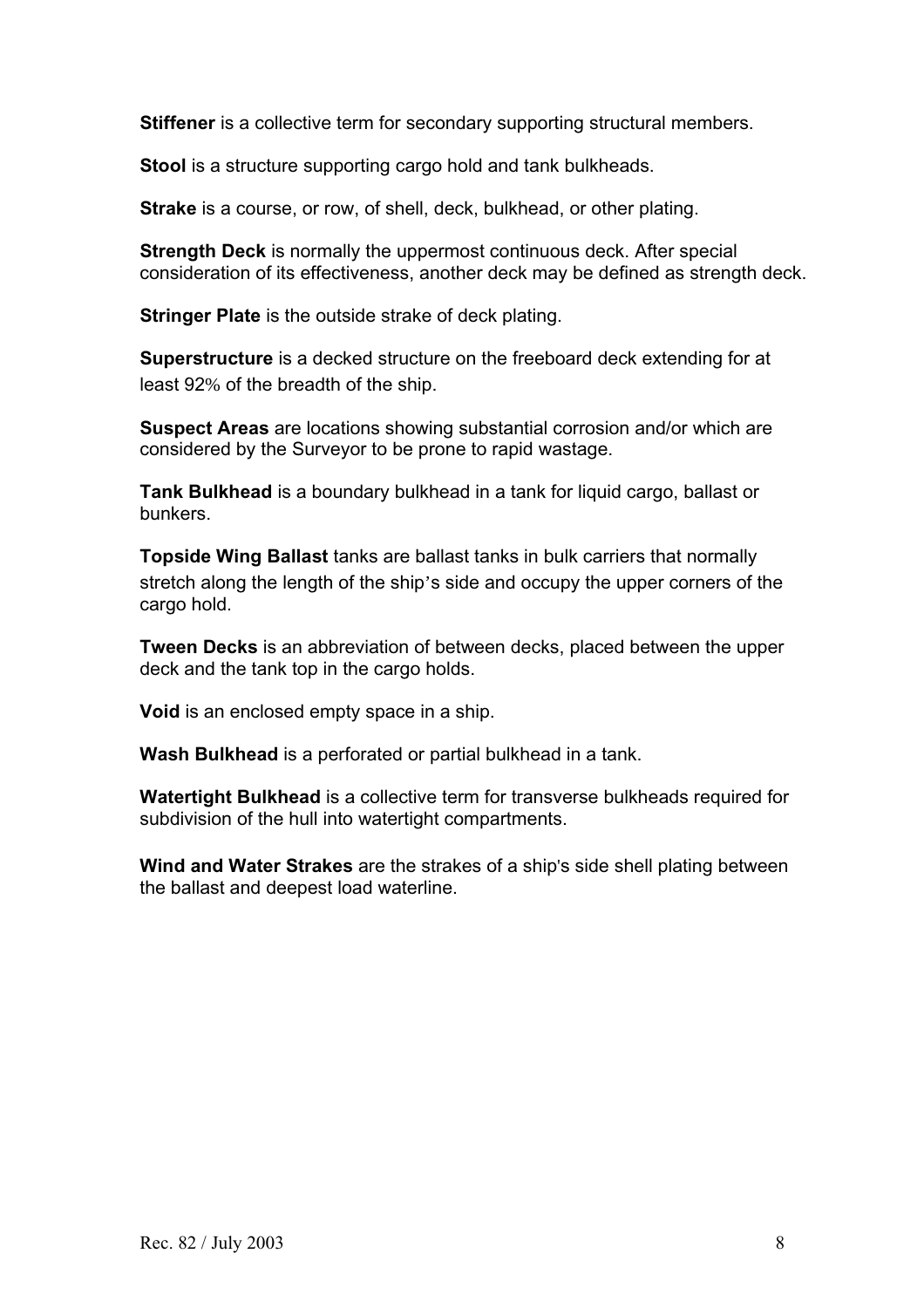#### **2.2 Nomenclature for typical hull structures**



|                | Strength deck plating            | 14 | <b>Bilge longitudinals</b>          |
|----------------|----------------------------------|----|-------------------------------------|
| $\overline{2}$ | Stringer plate                   | 15 | Longitudinal bulkhead lower strake  |
| 3              | Sheer strake                     | 16 | Side shell longitudinals            |
| 4              | Side shell plating               | 17 | Longitudinal bulkhead plating       |
| 5              | <b>Bilge plating</b>             | 18 | Longitudinal bulkhead longitudinals |
| 6              | Bottom shell plating             | 25 | Deck transverse centre tank         |
|                | Keel plate                       | 26 | Bottom transverse centre tank       |
| 8              | Deck longitudinals               | 27 | Deck transverse wing tank           |
| 9              | Deck girders                     | 28 | Side shell vertical web             |
| 10             | Sheer strake longitudinal        | 29 | Longitudinal bulkhead vertical web  |
| 11             | Longitudinal bulkhead top strake | 30 | Bottom transverse wing tank         |
| 12             | <b>Bottom longitudinals</b>      | 31 | Cross ties                          |
| 13             | Bottom girders                   |    | 32 Transverse web face plate        |

Figure 1: Single Hull Tanker — Typical Transverse Section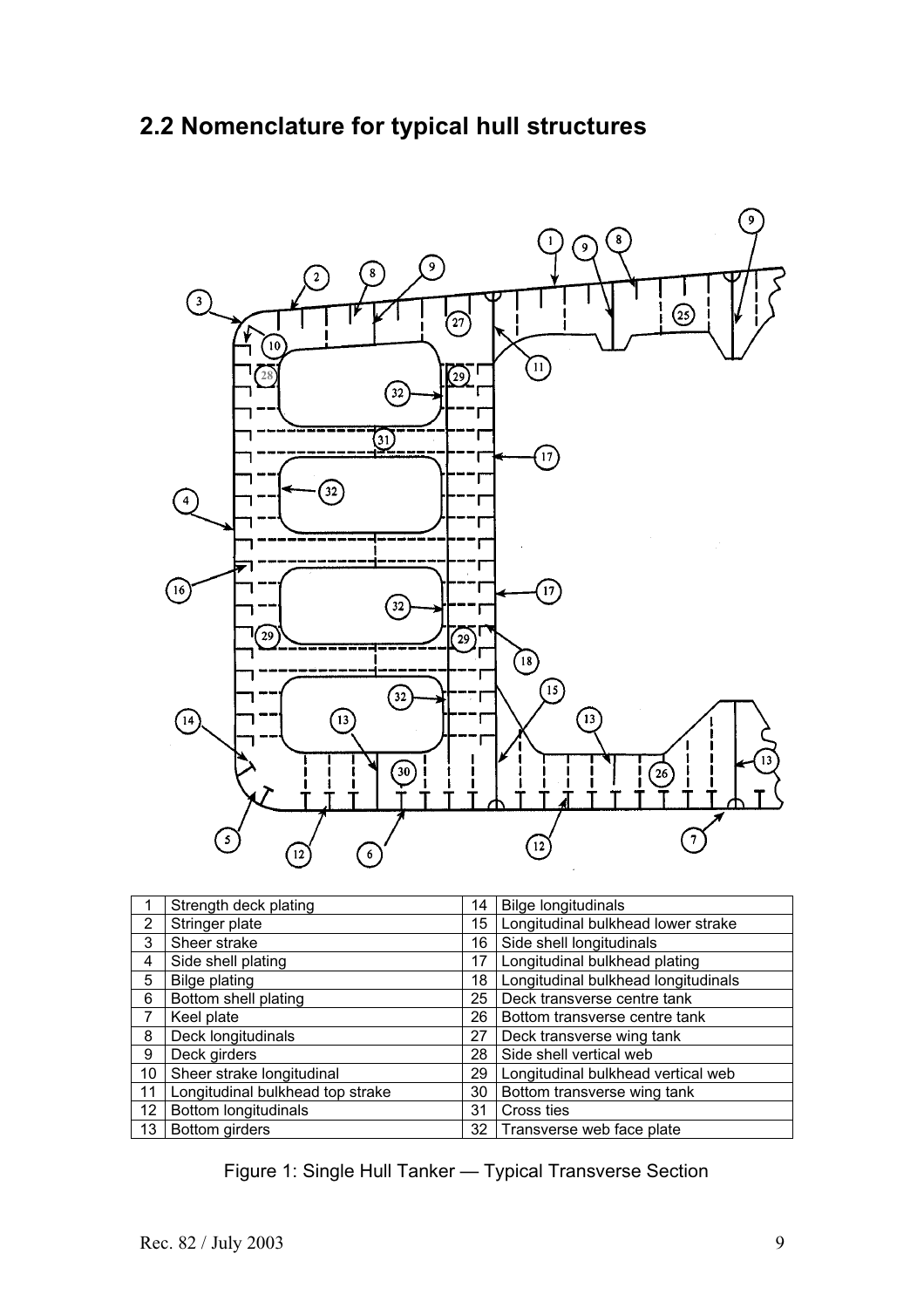

|                | Strength deck plating              | 16              | Side shell longitudinals            |
|----------------|------------------------------------|-----------------|-------------------------------------|
| $\overline{2}$ | Stringer plate                     | 17              | Longitudinal bulkhead plating       |
| 3              | Sheer strake                       | 18              | Longitudinal bulkhead longitudinals |
| 4              | Side shell plating                 | 19              | Inner bottom plating                |
| 5              | <b>Bilge plating</b>               | 20              | Inner bottom longitudinals          |
| 6              | Bottom shell plating               | 25              | Deck transverse centre tank         |
| 7              | Keel plate                         | 26              | Bottom transverse centre tank       |
| 8              | Deck longitudinals                 | 27              | Deck transverse wing tank           |
| 9              | Deck girders                       | 28              | Side shell vertical web             |
| 10             | Sheer strake longitudinal          | 29              | Longitudinal bulkhead vertical web  |
| 11             | Longitudinal bulkhead top strake   | 30              | Bottom transverse wing tank         |
| 12             | <b>Bottom longitudinals</b>        | 31              | Cross ties                          |
| 13             | Bottom girders                     | 32              | Transverse web face plate           |
| 14             | <b>Bilge longitudinals</b>         | 33              | Double bottom floor                 |
| 15             | Longitudinal bulkhead lower strake | 36 <sup>1</sup> | Hatch coamings                      |

Figure 2: Single Hull Oil / Ore Carrier — Typical Transverse Section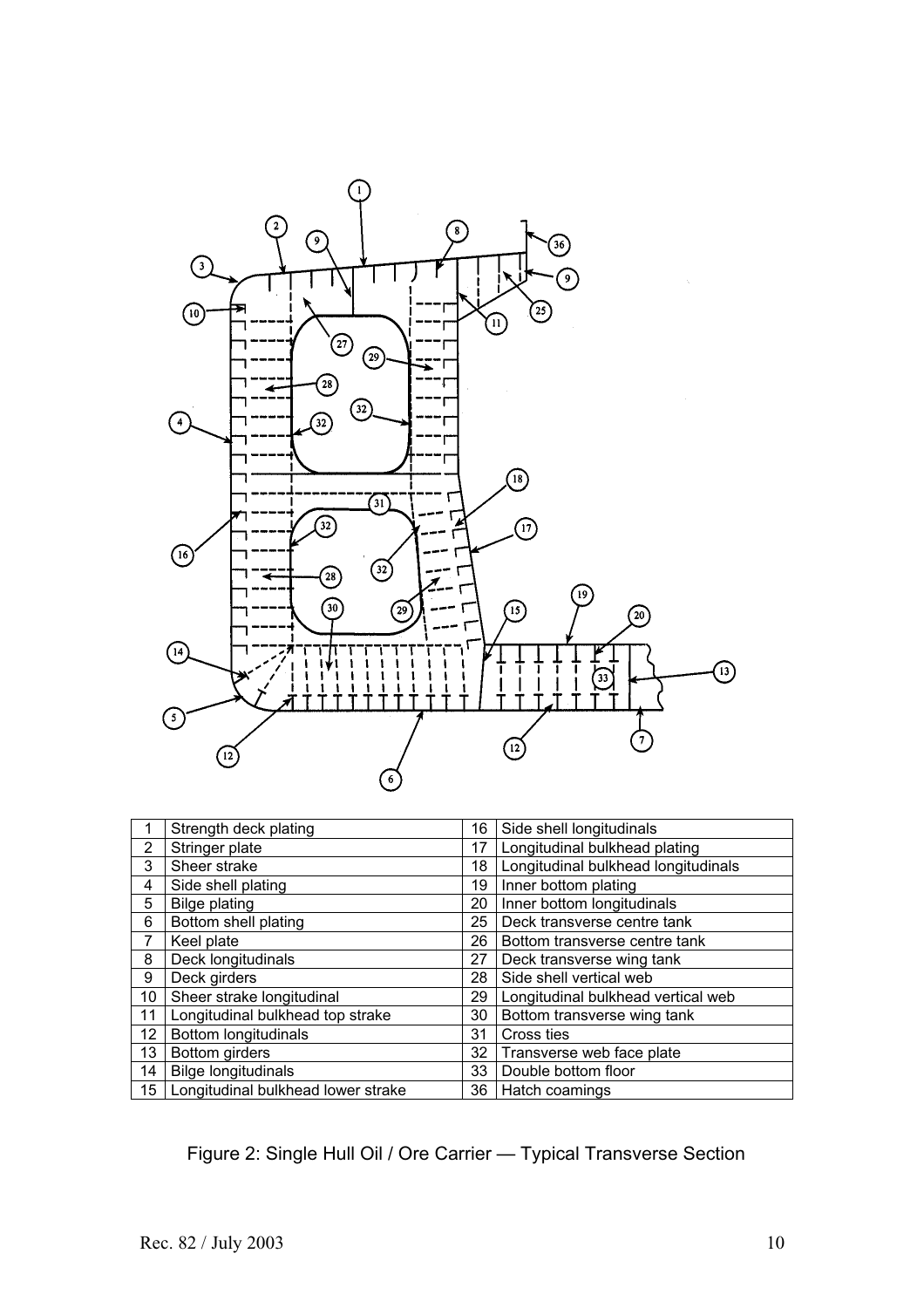

Figure 3: Double Hull Tanker — Typical Transverse Section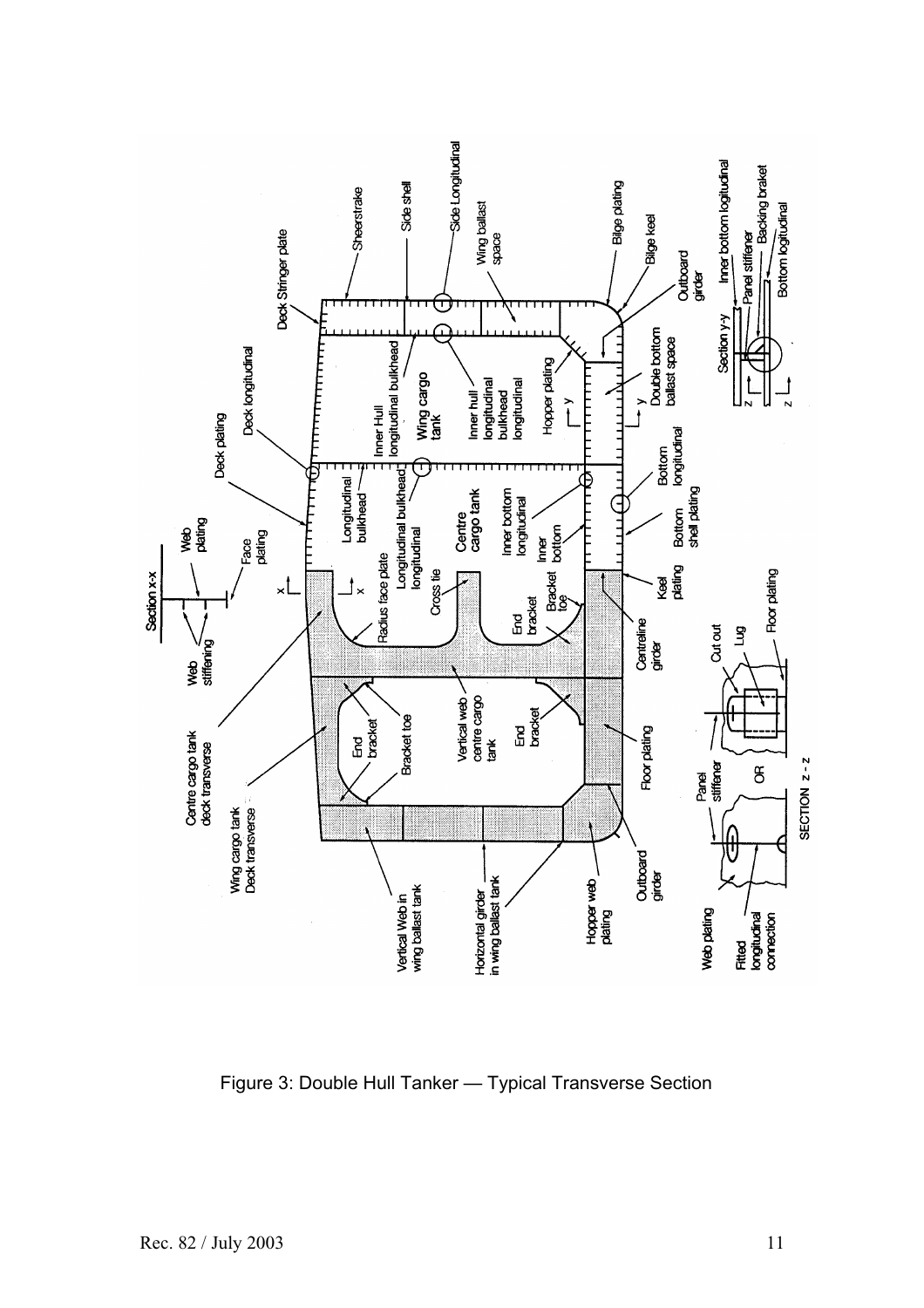

Figure 4: Double Hull Tanker — Typical Transverse Bulkhead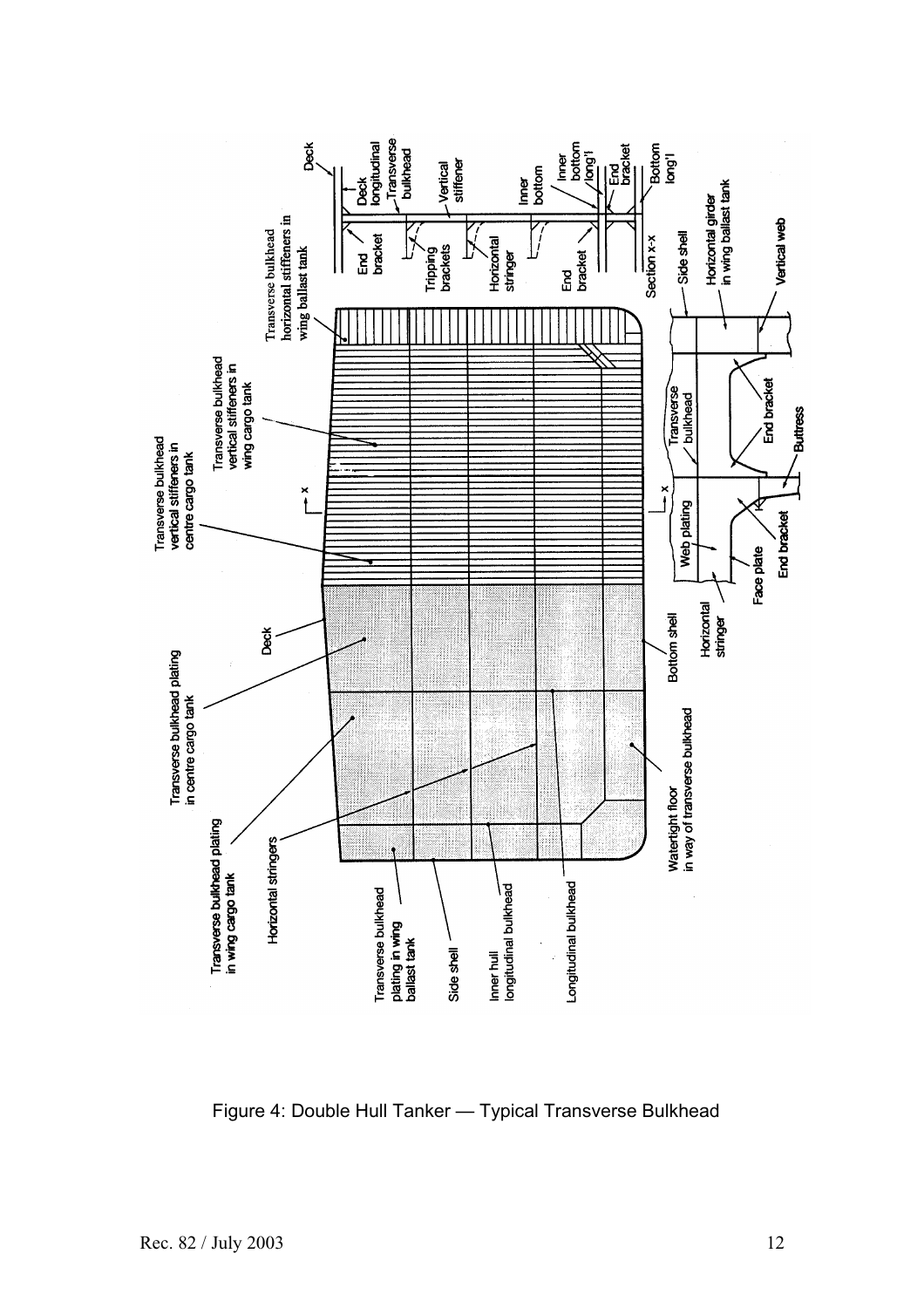

#### Figure 5: Single Skin Bulk Carrier — Typical Cargo Hold Structural Configuration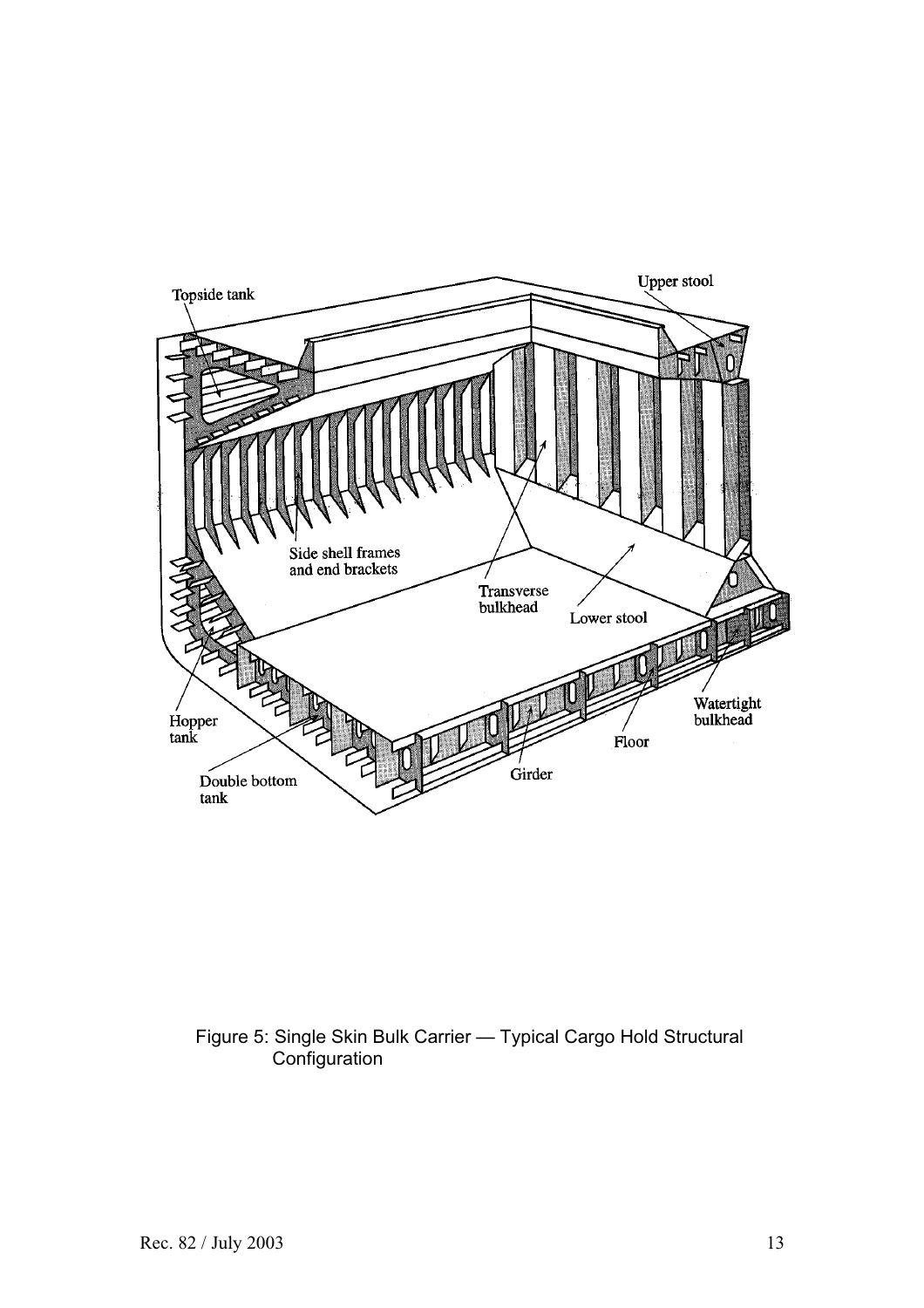

Figure 6: Single Skin Bulk Carrier — Typical Transverse Section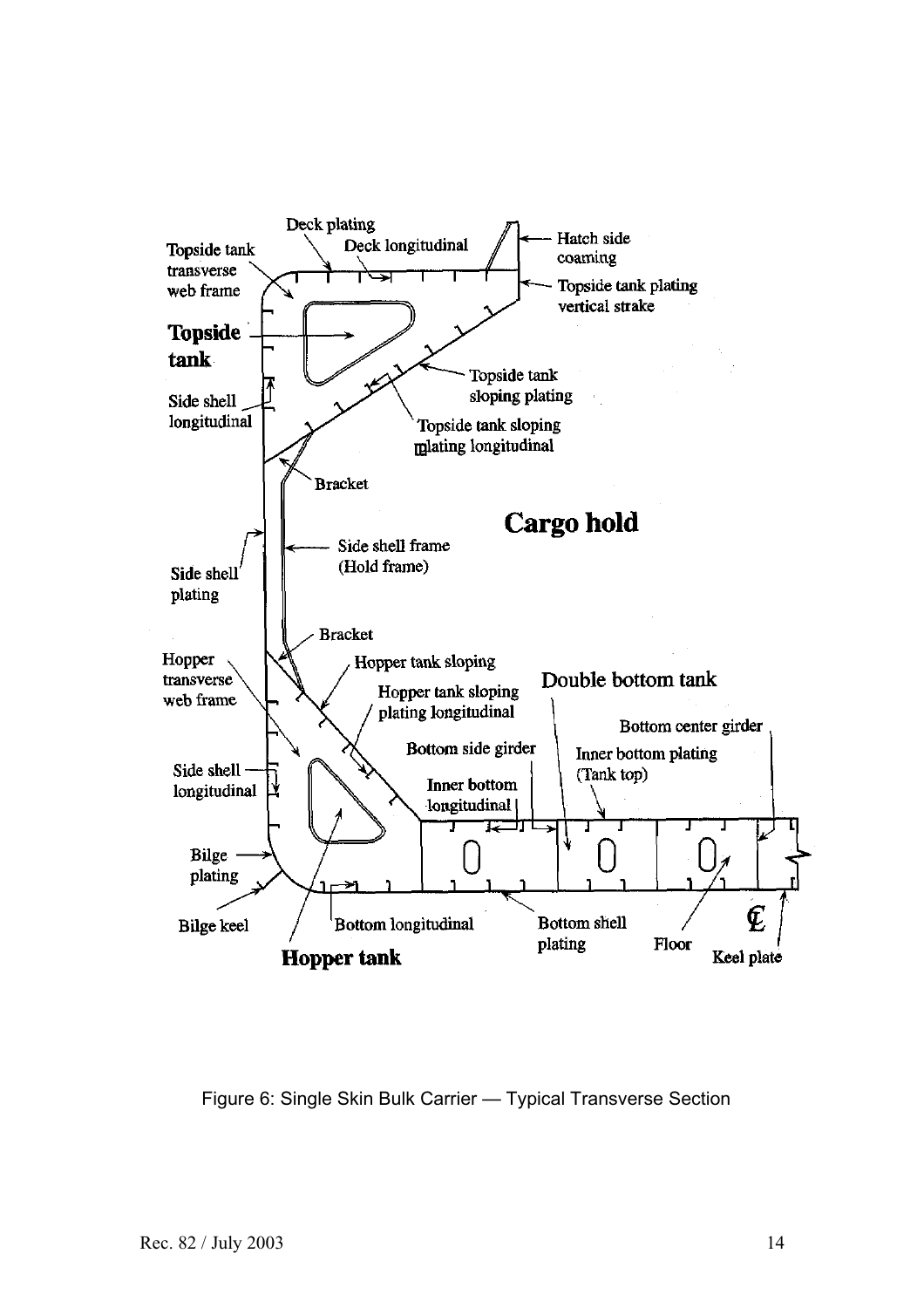

Figure 7: Bulk Carrier — Typical Transverse Watertight Bulkhead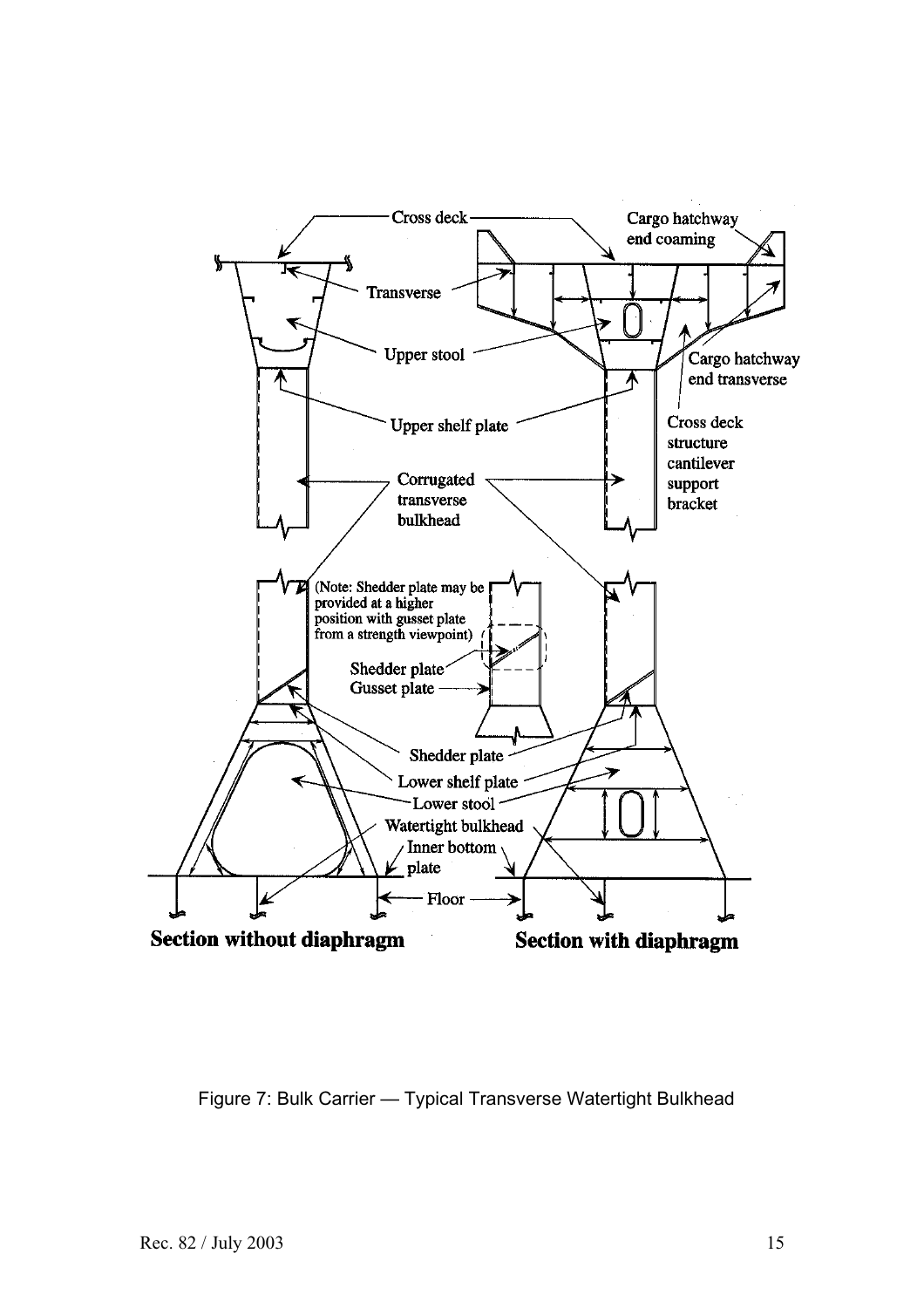

Figure 8: General Dry Cargo Ship — Typical Transverse Section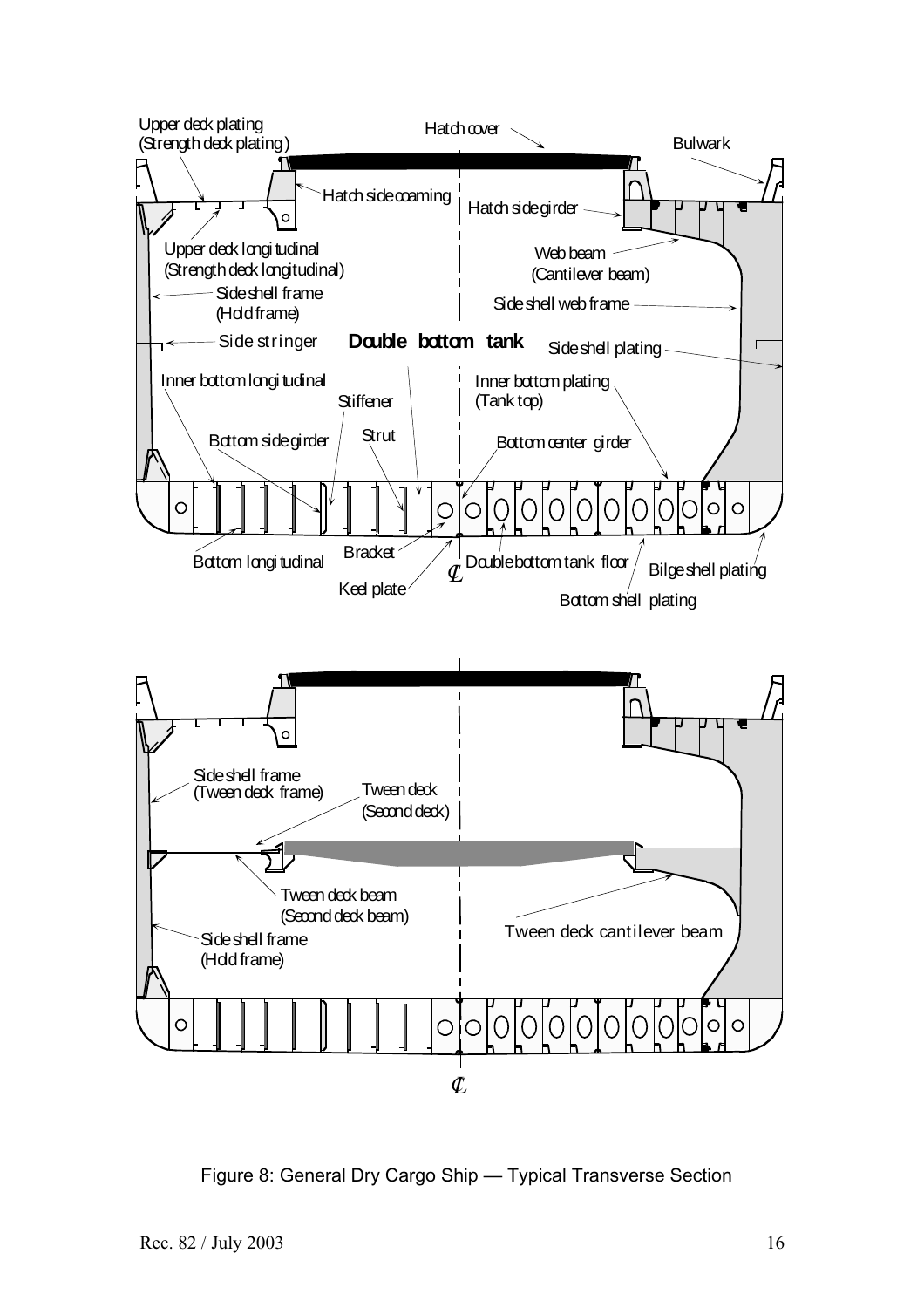## **3. Hull Survey Terms**

**Abrasion** is the removal of material by mechanical, i.e. rubbing or frictional, means.

**Active Corrosion** means gradual chemical or electrochemical attack on a metal producing loose scale, by atmosphere, moisture or other agents.

**Allowable Corrosion** or **Wastage Limit** is the acceptable thickness diminution of structural elements.

**Anode** is the positively charged metal surface and the corroding part of an electrochemical corrosion cell at which the oxidation or loss of electrons occurs. Sacrificial anode or impressed current anode.

**Antifouling** is paint for use on underwater areas on hulls. Antifouling contains agents who prevent the adhesion and growth of organisms on the hull.

**Bacterial Corrosion** or **Microbially Influenced Corrosion (MIC)** is corrosion which is induced or accelerated by the presence of micro organisms.

**Blasting** or **Shot-Blasting** is the cleaning of a metal surface by a stream of abrasive particles.

**Blister** - a raised area, often dome shaped, resulting from loss of adhesion between a coating or deposit and the substrate.

**Brittle Fracture** is the separation of a solid accompanied by little or no macroscopic plastic deformation. Typically, brittle fracture occurs by rapid crack propagation with less expenditure of energy than for ductile fracture. Brittle tensile fractures have a bright, granular appearance and exhibit little or no necking.

**Buckling**: a bulge bend or other wavy condition of the structure caused by in plane compressive stresses and /or shear stresses.

**Butt Joint** is a joint between two structural members lying in the same plane. Typically a butt joint is used to describe the welded connection between two plates in the transverse direction.

**Cathode** is the negatively charged metal surface and the non-corroding or protected part of an electrochemical corrosion cell.

**Cathodic Protection** is the partial or complete protection of a metal from corrosion by making it a cathode, using either a galvanic or an impressed current to bring a metal to a potential where it is thermodynamically stable.

**Cavitation Damage** is degradation of metal surfaces, characterized by pitting, in which the pit profile is irregular, occurring when very turbulent fluids are in contact with the metal surface, and associated with the formation and collapse of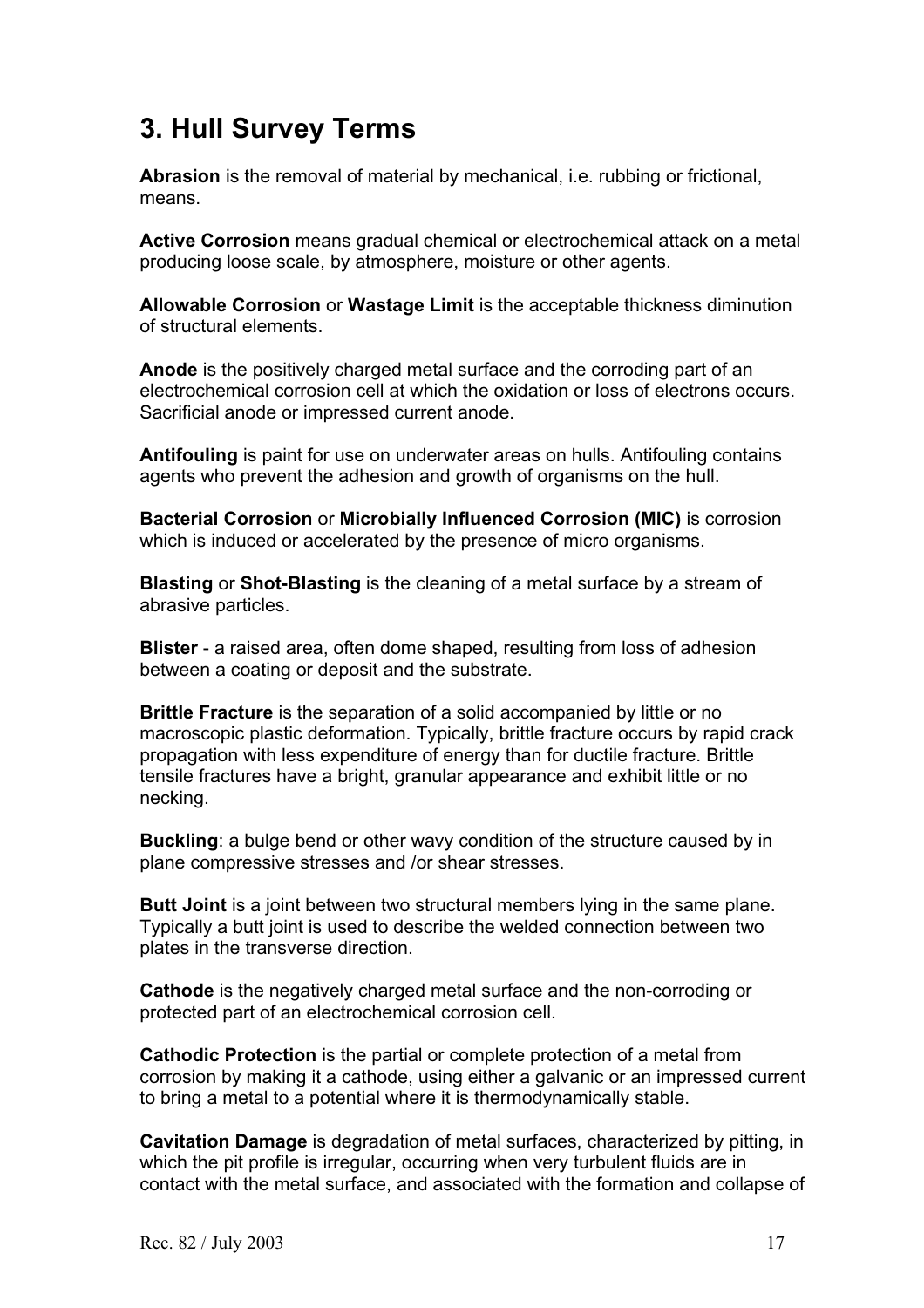cavities in the liquid at the solid — liquid interface.

**Close-up Survey** is a survey where the details of structural members are within the close visual inspection range of the surveyor, i.e. normally within the reach of hand.

**Coating Evaluation Criteria** is normally an assessment of the extent of damage registered in terms of coating breakdown area and/or rust scales in % of area under consideration, normally the complete tank, with additional information on coating damage to edges and weld connection. Typical coating failures may be given as additional information.

**Coating,** often synonymous with **Painting**, i.e. a protective film of thickness usually about 0,2 - 0,5 mm, applied to prevent corrosion mainly via a three main mechanisms; the barrier effect, the cathodic effect or by inhibition / passivation.

**Collision Damage** is damage caused by physical impact between two or more ships used for navigation.

**Condition Assessment Programme (CAP)** is a voluntary system, which gives a detailed assessment of a tanker's actual condition at the time of inspection and is available to both charter-parties and owners.

**Condition Survey** is a survey normally of limited scope and time and intended to identify any anticipated structural or corrosion related deficiencies and give an overall visual impression of the structural integrity.

**Contact Damage** is damage caused when the ship strikes something other than another ship. (see also '**Grounding**').

**Corrosion Fatigue** is the process in which a metal fractures prematurely in a trans-crystalline manner under conditions of simultaneous corrosion and repeated cyclic loading of lower stress levels or fewer cycles than would be in the absence of a corrosive environment

**Corrosion** is the chemical or electrochemical reaction between a material, usually a metal and its environment that produces a deterioration of material and its properties, usually an oxide is formed.

**Corrosion Prevention System** is considered a full hard coating; alternatively a full hard coating supplemented by cathodic protection.

**Crack** is a fracture type discontinuity without complete separation characterized by a sharp tip and high ratio of length and width to opening displacement.

**Crevice Corrosion** is localized corrosion of a metal surface at, or immediately adjacent to, an area that is shielded from full exposure to the environment because of close proximity between the metal and surface of another material. It is usually associated with small volumes of stagnant water; within lapped joints,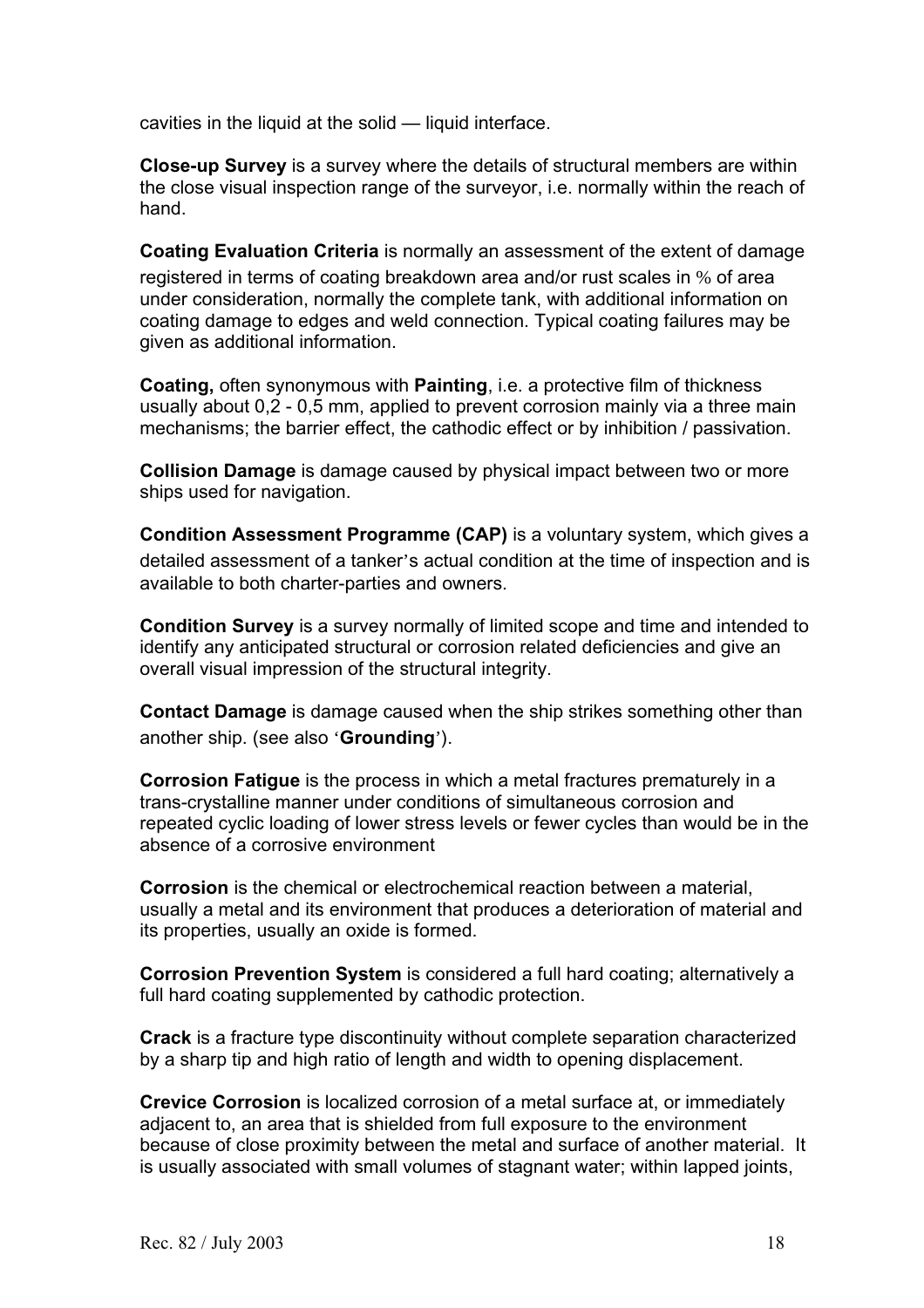under heads of fastenings, under gaskets and packings, under marine organisms and porous deposits.

**Critical Structural Areas** are locations which have been identified from calculations to require monitoring or from the service history of the subject ship or from similar ships to be sensitive to cracking, buckling or corrosion which would impair the structural integrity of the ship.

**Cumulative Damage** is an aggregation of damage due to various physical causes, specifically applied to fatigue under various stress ranges and frequencies.

**Damage Survey** is a survey requested as a result of hull damage or other defects.

**Deformation** is a change in the form of a structure due to stress, thermal change, change in moisture, or other causes.

**Delamination** is peeling from undercoat or substrate.

**Deposit Attack** is an attack under, or around, the edge of a local deposit formed on a metal surface in the presence of an electrolyte.

**Ductile Fracture** is the separation of a solid accompanied by gross plastic deformation.

**Edge Corrosion** is local corrosion at the free edges of stiffeners, brackets, flanges, manholes etc.

**Elasticity** means the structural member's capability of sustaining stress without permanent deformation, i.e. to recover its original size and shape after the stress has been removed.

**Electrochemical Corrosion** is corrosion associated with the passage of an electric current. If the current is produced by the system itself it is called Galvanic Corrosion and if it results from an impressed current it is called Electrolytic Corrosion.

**Erosion Corrosion** is a combined action involving corrosion and erosion in the presence of a moving corrosive fluid, leading to the accelerated loss of material. Erosion corrosion is characterized by grooves, gullies, waves, valleys etc., usually with directional pattern and with bright surfaces free from corrosion products.

**Erosion Damage** is the physical removal of material from a surface by mechanical means such as e.g. flowing liquid and it may be accelerated by corrosion.

**Excessive Corrosion** is an extent of corrosion that exceeds the Allowable Corrosion.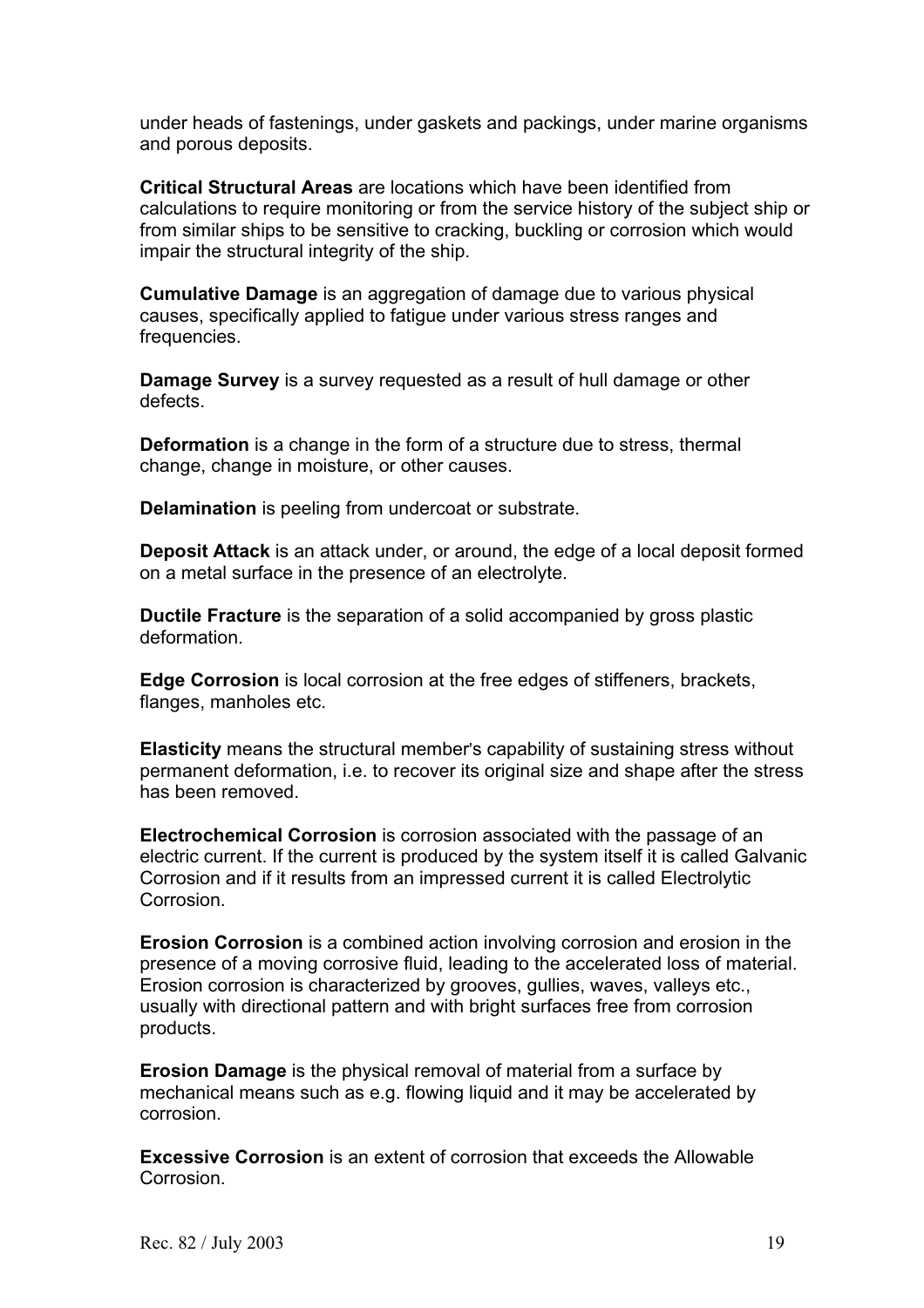**Extensive Corrosion** is an extent of corrosion consisting of hard and/or loose scale, including pitting, over 70% or more of the area under consideration, accompanied by evidence of thickness diminution.

**FAIR** condition is a term used to describe the condition of a hard coating; with local breakdown at edges of stiffeners and weld connections and/or light rusting over 20% or more of areas under consideration, but less than as defined for POOR condition.

**Fair** is to smooth or fair up a ship's lines and eliminating irregularities.

**Fatigue** is the phenomenon leading to fracture under repeated or fluctuating stresses having a maximum value significantly less than the ultimate tensile strength of the material.

**Fracture** is the propagation of a crack through the thickness of a material. ( see '**Brittle**' and '**Ductile**' Fractures )

**Galvanic Corrosion is** electrochemical accelerated corrosion of a metal because of an electrical contact with a more noble metal or nonmetallic conductor in a corrosive electrolyte.

**Galvanizing** is the deposition of zinc on to the surface of steel to provide corrosion protection by both protecting the steel from contact with the environment and giving sacrificial protection.

**General Corrosion** or **Overall Corrosion** appears as non-protective, friable rust of a uniform nature on uncoated surfaces. Rust scale continually breaks off, exposing fresh metal to corrosive attack. Visual judgment of thickness loss is difficult until serious wastage has occurred.

**GOOD** condition is a term used to describe condition of hard coating; with only minor spot rusting.

**Grooving Corrosion** is local corrosion normally adjacent to welding joints along abutting stiffeners and at stiffener or plate butts or seams.

**Grounding** is contact of the ship's bottom with the sea floor.

**Hard Coating** is a coating which chemically converts during its curing process, normally used for new construction, or non-convertible air drying coating which may be used for maintenance purposes. Hard coating can be either organic or inorganic and covers typical marine coatings such as those based on epoxy, coal tar epoxy, polyurethane, chlorinated rubber, vinyl, zinc epoxy, zinc silicate.

**Hose Testing** is carried out to demonstrate the tightness of structures not subject to structural (hydrostatic) or leak testing and to other components that contribute to the watertight or weathertight integrity of the hull.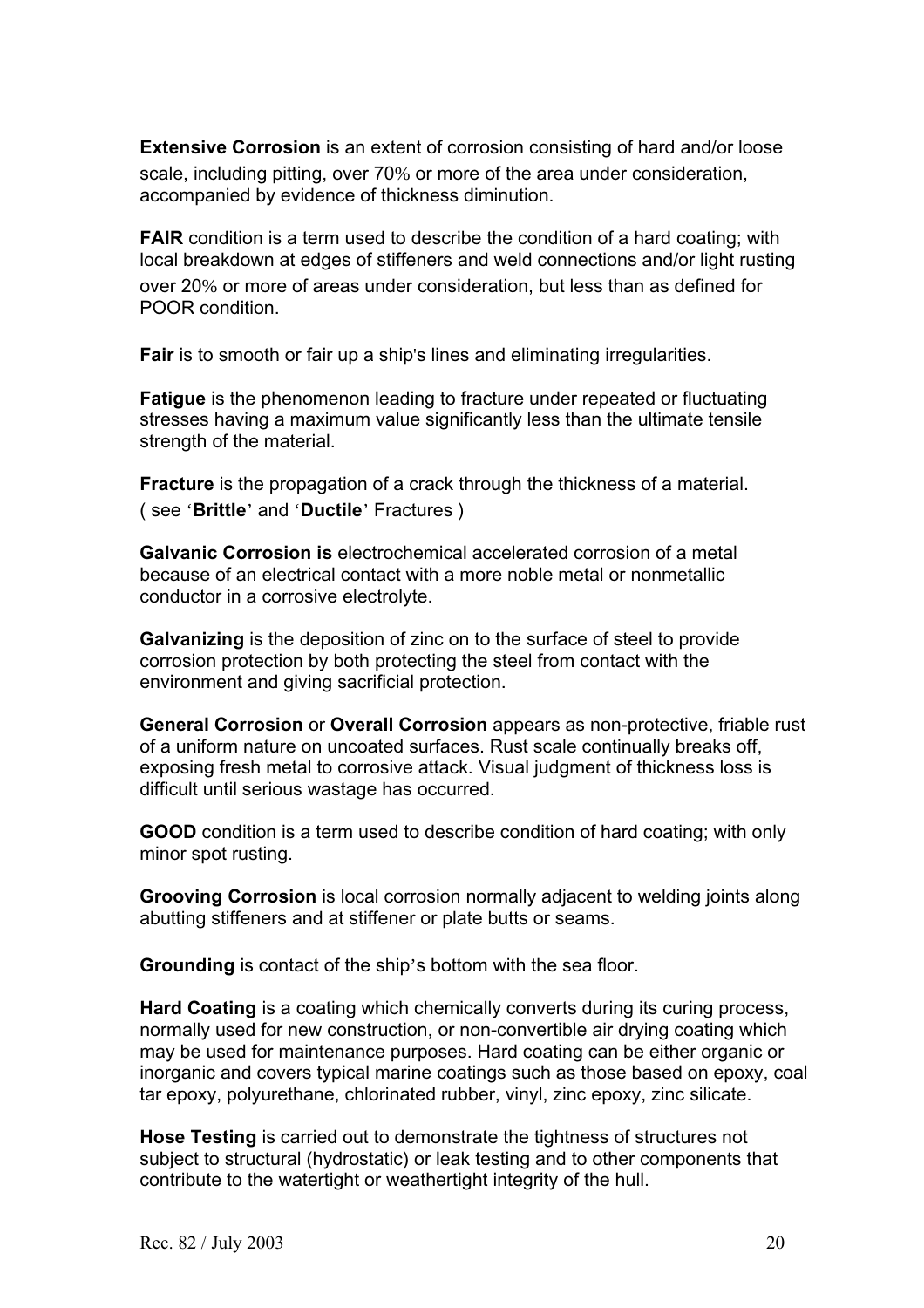**Hydropneumatic Testing** is a combination of hydrostatic and air testing.

**Indent** is deformation of structural members caused by out of-plane loads like bottom slamming and bow impact forces, contact with other objects etc.

**Inhibitors** are substances used to prevent or retard a chemical or electrochemical reaction, often used to render corrosion products less soluble and thereby tending to stifle electrochemical corrosion processes.

**Insignificant Corrosion** or **Minor Corrosion** is an extent of corrosion with minor spot rusting and such that an assessment of the corrosion pattern indicates wastage generally not exceeding of 30% of the allowable corrosion limits.

**Lamination** is an excessively large, laminar, non-metallic inclusion, producing a defect appearing in sheets or strips as segregation or in layers.

**Lap Joint** is a joint between two structural members that overlap each other.

**Leak Testing** is an air or other medium test carried out to demonstrate the tightness of the structure.

**Local Corrosion** is by name local in nature, often appearing at areas with local breakdown of coating or at areas with stress concentrations.

**Loose Scale** is sheets of rust falling off if the surveyor hits the structure with his test hammer. Loose scale can best be removed by hand or power tool cleaning or a combination of these.

**Mill Scale** is thick oxide film formed on wrought-metal products which have been hot-rolled or forged and allowed to cool in air, the term is principally applied to steel on which the oxide is essentially magnetic black oxide.

**Necking Effect** is a term describing local corrosion at junction of plating and stiffeners due to flexure effects caused by reverse, cyclic loading with loss of coating or shedding of scale exposing fresh steel to further corrosion. The corrosion rate may be rather high and accelerates with thinning of the material.

**On-hire/Off-hire Survey** is surveys carried out to state the ship's condition prior to or after her chartering. The main purpose is to record deficiencies or damages.

**Overall Survey** is survey intended to report on the overall condition of the hull structure and determine the extent of additional close-up surveys.

**Paint** can be described as a liquid material capable of being applied or spread over a solid surface on which it subsequently dries or hardens to form a continuous adherent, obliterating film.

**Paint Cracking** is deep cracks in paint that expose substrate.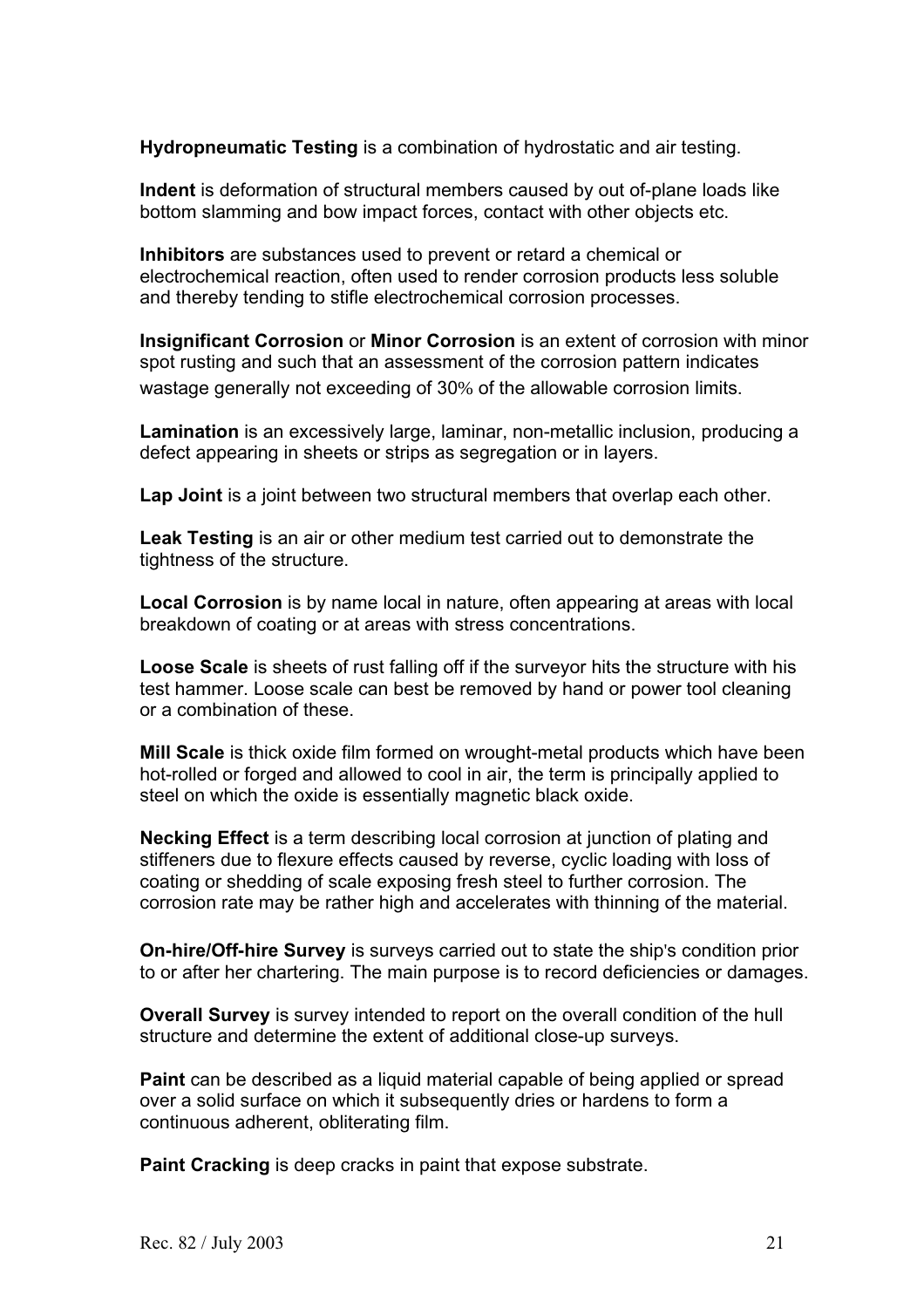**Periodical Survey** is a collective term of classification surveys carried out after the delivery a ship and at prescribed time intervals, i.e. annual, intermediate and renewal/special surveys.

**Pinholing** is tiny, deep holes exposing substrate.

**Pinpoint Rusting** is local rusting at pinholes or holidays.

**Pitguard Anode** is a sacrificial anode placed just above tank bottom in order to mitigate the general and pitting corrosion process.

**Pitting Corrosion** is local, random scattered corrosion mainly on horizontal surfaces and at structural details where water is trapped, particularly at bottom of tanks. For coated areas the attack produces deep and small diameter pits which may lead to perforation. Pitting of uncoated areas in tanks, as it progresses, forms shallow but very wide scabby patches (e.g. 300 mm in diameter) and the appearance resembles condition of general corrosion.

**Plasticity** is the property of a material that allows it to be extensively repeatedly deformed without rupture when acted upon by a force sufficient to cause deformation and that allows it to retain its deformed shape after the applied force has been removed.

**POOR** condition is a term used to describe condition of hard coating; with general breakdown of coating over 20% or more or hard scale at 10% or more of areas under consideration.

**Prompt and Thorough Repair** is permanent repair completed at the time of the survey to the satisfaction of the surveyor, therein removing the need for imposition of any associated condition of class.

**Rust** is a visible corrosion product consisting of hydrated oxides of iron and is formed on steel surfaces exposed to moist atmospheric conditions.

**Sags** are excess flow of paint, also called runs or curtains.

**Scale** is surface oxidation, consisting of partially adherent layers of corrosion products, left on metals by heating or casting in air or in other oxidizing atmospheres and is the product of the corrosion process of steel with a porous surface layer or flakes, in volume greater than the metal from which it was formed.

**Scantlings** are the dimensions of a ship's structural members as girders, stiffeners and plates.

**Seam** is a joint between two structural members lying in the same plane. Typically a seam is used to describe the welded connection of two plates in the longitudinal direction.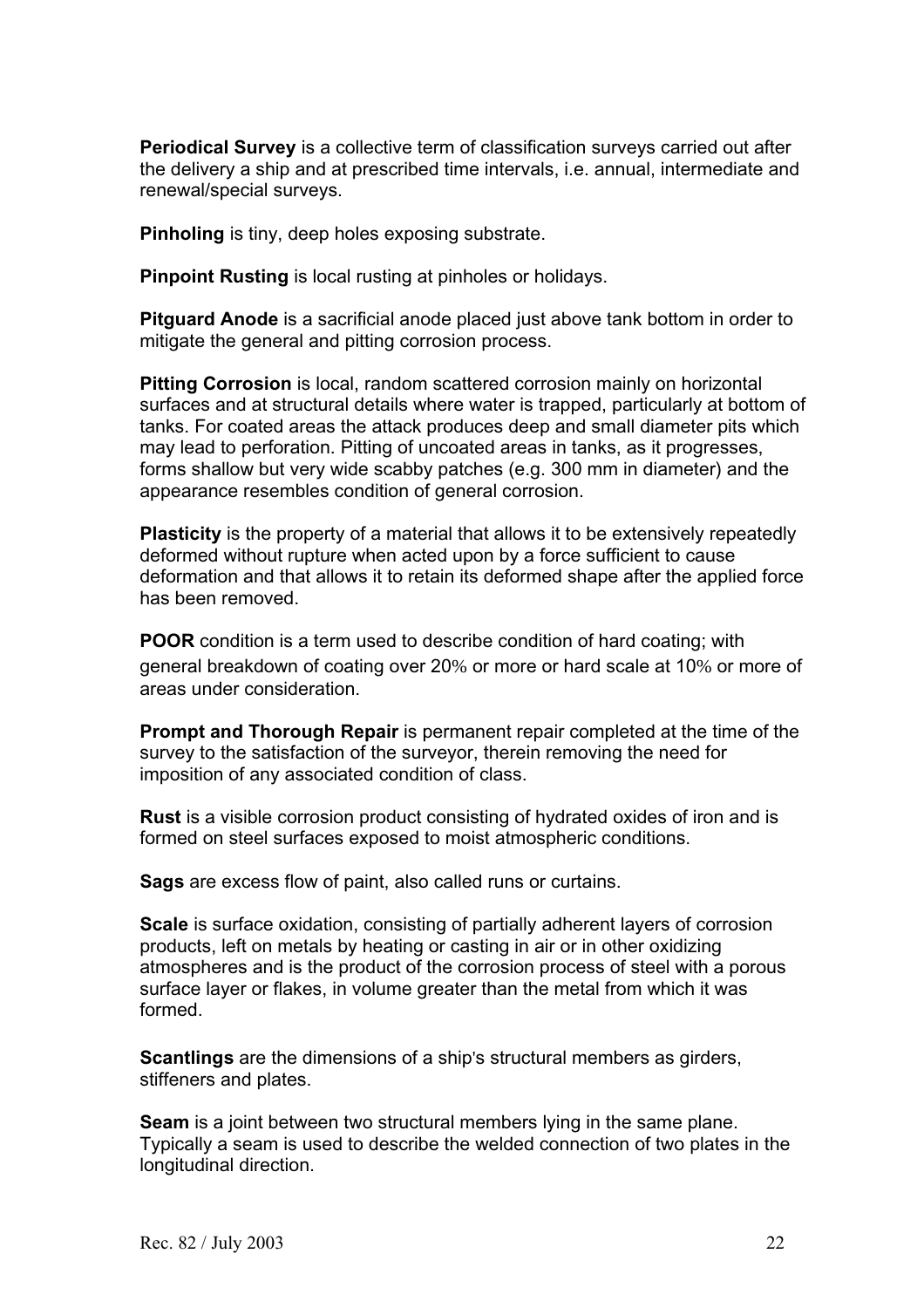**Semi-hard Coating** is a coating that dries or converts in such a way that it stays flexible although hard enough to touch and walk upon.

**Shop primer** is a rust preventing paint for temporary protection of steel immediately after blasting for protection of the material surface from corrosion during construction and until the final paint system is applied.

**Soft Coating** is a coating that remains soft so that it wears off at low mechanical impact or when touched; often based on oils (vegetable or petroleum) or lanolin (sheep wool grease). Application of soft coating does generally not allow relaxation of the extent of periodical hull survey requirements of ballast tanks.

**Statutory Survey** is a collective term of surveys required to meet International Convention requirements such as Load Line, SOLAS and MARPOL.

**Strain** is any forced change in the dimensions of a structural member.

**Stress Concentration** or **Stress Raiser** is a term used of any notch, crack, hole, corner, groove, attachment or other interruption to smooth flow of stress and strain in structures introduces a concentration of stress.

**Stress Corrosion** is the preferential attack of areas under tensile stress in a corrosive environment, where such an environment alone would not have caused corrosion. Tensile stresses may be residual stresses from welding or coldworking or applied working stresses.

**Stripe Coating** is used to produce a coating with sufficient film thickness on edges, corners, weld seams and other areas that are difficult to coat using airless spray.

**Structural Testing** or **Tank Testing** is a hydrostatic test carried out to demonstrate the structural adequacy of design and tightness of tank boundaries.

**Substantial Corrosion** is an extent of corrosion such that assessment of corrosion pattern indicates wastage in excess of 75% of allowable corrosion, but within allowable corrosion limits.

**Survey** is a collective term for examination, testing and evaluation of results and decision making.

**Suspect Areas** are locations showing substantial corrosion and/or are considered to be prone to rapid wastage.

**Transverse Section** includes, for thickness measurement purposes, all longitudinal members such as plating, longitudinals and girders at the deck, side, bottom, inner bottom and longitudinal bulkheads. For transversely framed ships, a transverse section includes adjacent frames and their end connections in way of transverse section. Also called **Girthbelt.**